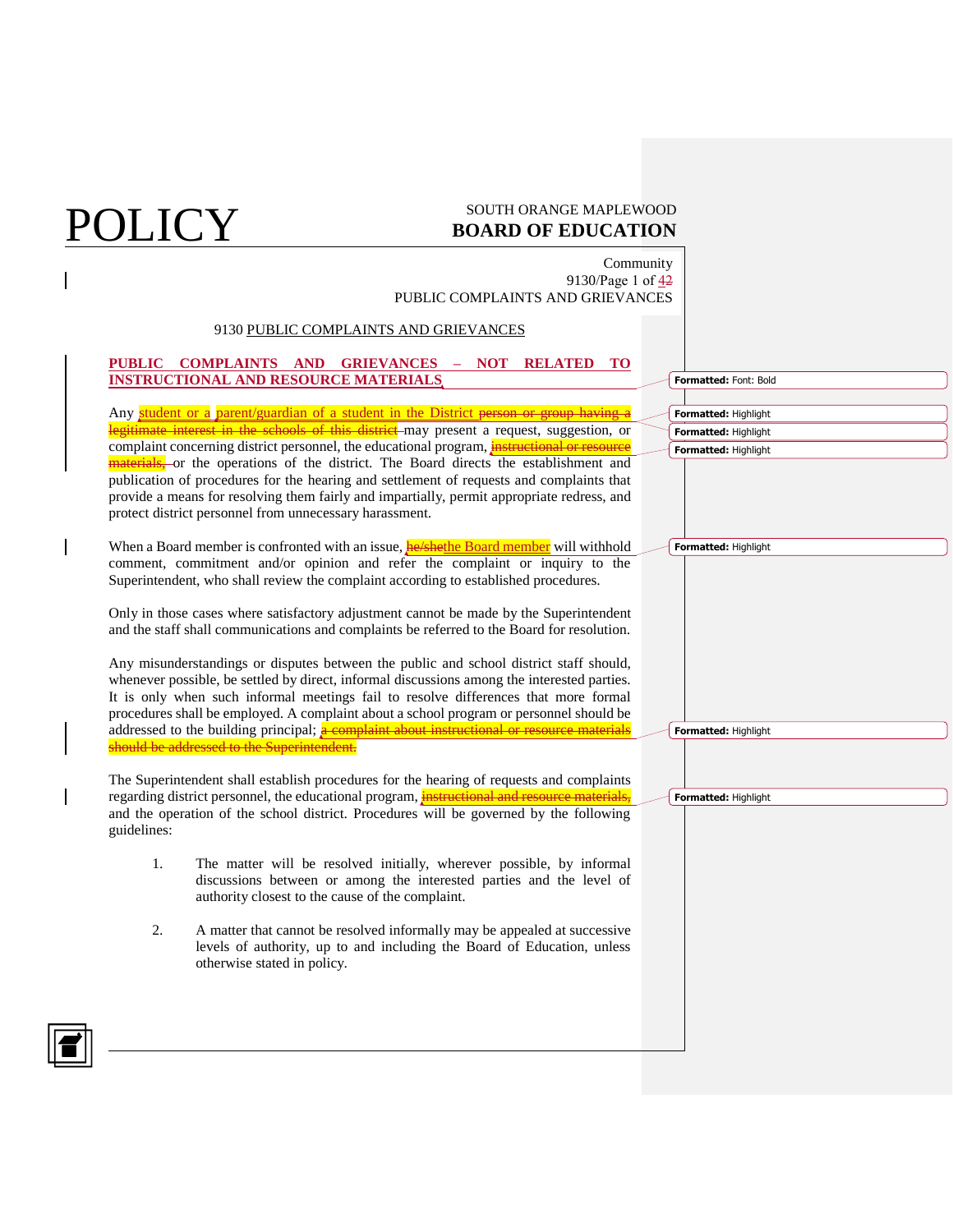## **POLICY** SOUTH ORANGE MAPLEWOOD **BOARD OF EDUCATION**

Community 9130/Page 2 of 42 PUBLIC COMPLAINTS AND GRIEVANCES

- 3. The complaint and its immediate resolution will be reduced to writing at the first and at each successive level of appeal.
- 4. A reasonable period of time, not to exceed ten working days, will be permitted for the filing of an appeal in writing at each successive level. A decision at each level of appeal must be rendered in writing no later than ten working days after the appeal is filed.
	- In the case of complaints about instructional or resource materials, the initial complaint must set forth in writing the author, title, and publisher of the materials as well as those specific portions of the material or the work to which objection is taken; the complainant's familiarity with the work; the reasons for the objection; and the use of the work in the schools. The Superintendent shall appoint a committee of professional staff members and community representatives to review the challenged material against the standards for the selection of resource materials established by Board policy. The committee will report its findings to the Board. No challenged material may be removed from the curriculum or from a collection of resource materials except by action of the Board of Education, and no challenged material may be removed solely because it presents ideas that may be unpopular or offensive to some. Any Board action to remove material will be accompanied by the Board's statement of its reasons for the removal.
- 6. A complainant shall be notified that a decision of the Board may be appealed to the Commissioner of Education.

**PUBLIC COMPLAINTS AND GRIEVANCES – RELATED TO INSTRUCTIONAL AND RESOURCE MATERIALS:** 

Materials in a school's collection are curated by educational professionals in order to support students' academic and personal growth. There may be a time when a student or a parent/guardian of a student in the district may want the school to reconsider the inclusion of a particular material in the collection.

Any student or parent/guardian of a student that has a legitimate interest in the schools of this district may present a complaint regarding the instructional or resource materials of the district. The Board directs the establishment and publication of procedures for the hearing and settlement of requests and complaints that provide a means for resolving them fairly and impartially, permit appropriate redress, and protect district personnel from unnecessary harassment.

| Formatted: Highlight |
|----------------------|
| Formatted: Highlight |
| Formatted: Highlight |
|                      |
| Formatted: Highlight |
| Formatted: Highlight |
| Formatted: Highlight |
| Formatted: Highlight |
| Formatted: Highlight |
| Formatted: Highlight |
| Formatted: Highlight |
| Formatted: Highlight |

**Formatted:** Highlight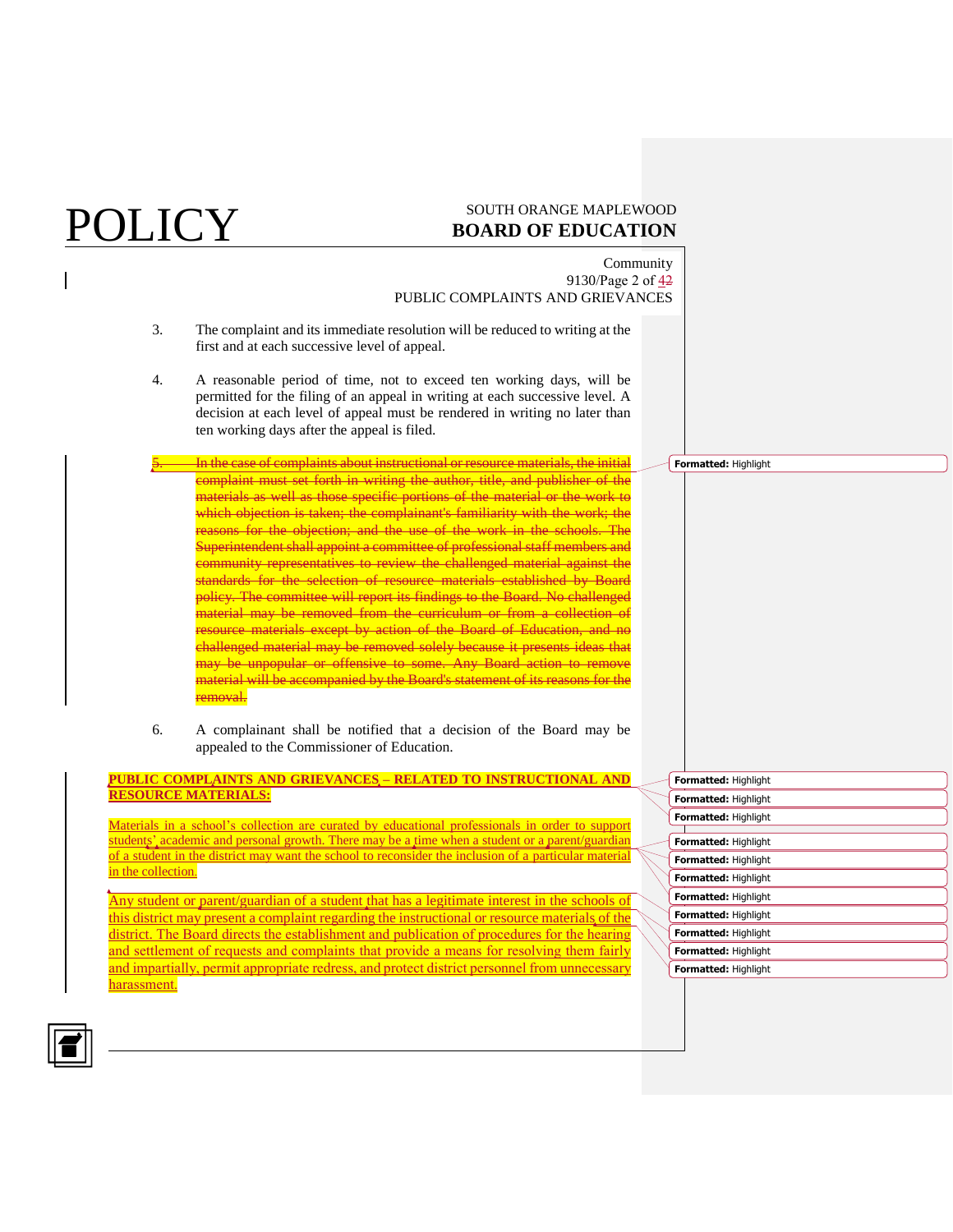### **POLICY** SOUTH ORANGE MAPLEWOOD **BOARD OF EDUCATION**

Community 9130/Page 3 of 42 PUBLIC COMPLAINTS AND GRIEVANCES

When a Board member is confronted with an issue, the board member will withhold comment, commitment and/or opinion and refer the complaint or inquiry to the Superintendent, who shall review the complaint according to established procedures.

Any misunderstandings or disputes regarding instructional or resource materials should, whenever possible, be settled by direct, informal discussions among the interested parties. If it is not feasible to try informal discussions first, or if such informal discussions fail to resolve the matter, then more formal procedures shall be used, in accordance with the District's established Chain of Command. A complaint about instructional or resource materials should be addressed to the building principal after first having an informal discussion with the school librarian or teacher about the material in question.

The Superintendent shall establish procedures for the hearing of requests and complaints related to instructional and resource materials. Procedures for instructional and resource materials will be governed by the following guidelines:

The student or parent/legal guardian of a district school student in the school district shall use the following procedures to present evidence that the material does not meet the criteria of Resource Materials Policy 2530 and any applicable state requirements by requesting reconsideration of the challenged material. Examples of state requirements include but are not limited to:

- 1. Holocaust/genocide Bill (1994; revised 2018): [NJSA 18A:35-28](https://www.nj.gov/education/holocaust/about/), [PL 1994,](https://remember.org/educate/legis)  [c.13, s.1, s.2](https://remember.org/educate/legis)
- 2. Amistad Commission Bill (2002): P.L.2002, c.75 (A1301 1R), Revised 2020, [P.L.2020,c.153](https://legiscan.com/NJ/text/S1028/2020)
- LGBTQ and Persons with Disabilities Bill (2019): [P.L. 2019, c.006](https://legiscan.com/NJ/bill/S1569/2018)  $(S1569)$ ;
- Diversity and Inclusion in Curriculum Bill (2021): [P.L. 2021.032 \(A4454\);](https://legiscan.com/NJ/text/A4454/id/2352988)
- 5. Asian American History Bill (2021) [P.L.2021, c.416](https://legiscan.com/NJ/bill/S4021/2020) (S4021) Asian American Heritage Commission (2021) [P.L.2021, c.410](https://legiscan.com/NJ/bill/S3764/2020) (S3764)
- 7. New Jersey Quality Single Accountability Continuum [\(NJQSAC\):](https://www.nj.gov/education/qsac/manual/docs/manual.pdf) All schools in NJ are required to be compliant with NJ Statutues and Administrative Code; compliance specifically requires the inclusion of
- Holocaust (p23), Amistad (p 23), LGBTQ (p 62); Social and Emotional Learning Competencies approved by NJ State
- Board of Education [\(SEL Competencies\)](https://www.nj.gov/education/safety/wellness/selearning/docs/SELCompetencies.pdf), August 2017

b. Challenged materials shall remain in use and shall not be removed until the following informal and formal due process procedures have been fully completed.

| Formatted: Highlight        |
|-----------------------------|
| Formatted: Highlight        |
|                             |
|                             |
| Formatted: Highlight        |
|                             |
|                             |
| Formatted: Highlight        |
|                             |
|                             |
| Formatted: Highlight        |
| Formatted: Highlight        |
|                             |
| Formatted: Highlight        |
| <b>Formatted</b>            |
| Formatted: Highlight        |
| Formatted: Highlight        |
| Formatted: Highlight        |
| Formatted: Highlight        |
| Formatted: Highlight        |
| Formatted: Highlight        |
| Formatted: Highlight        |
| <b>Formatted: Highlight</b> |
| Formatted: Highlight        |
| Formatted: Highlight        |
| Formatted: Highlight        |
| Formatted: Highlight        |
| Formatted: Highlight        |
| <b>Formatted: Highlight</b> |
| Formatted: Highlight        |
| Formatted: Highlight        |
| Formatted: Highlight        |
| Formatted: Highlight        |
| Formatted: Highlight        |
|                             |